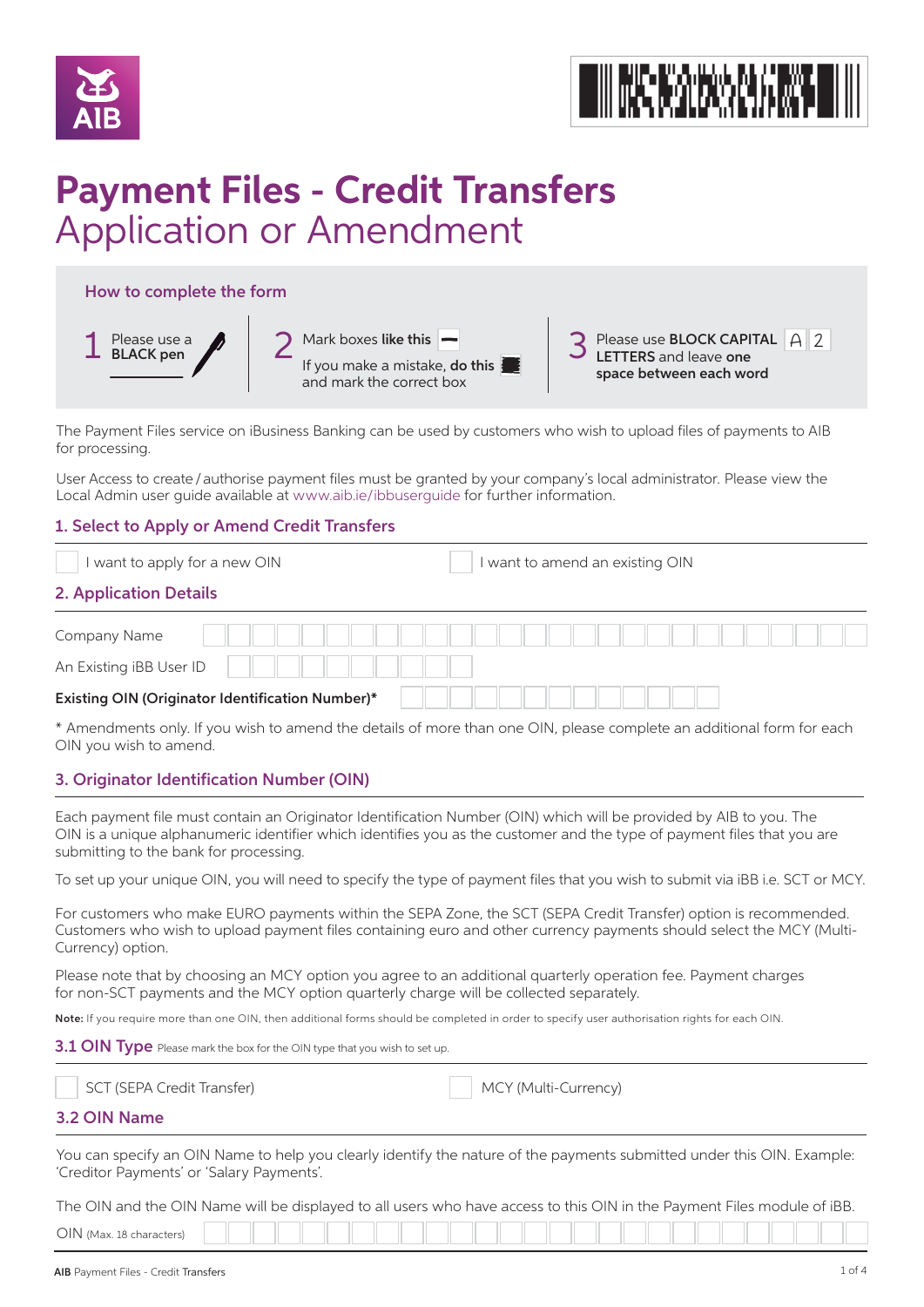## 4. Select how you want to AUTHORISE Payment Files

User Access to create / authorise payment files must be granted by your company's local administrator. Please view the Local Admin user guide available at www.aib.ie/ibbuserguide for further information.

#### Please indicate how many people you need to authorise Payment Files. (Mark one box only)

|  | Only ONE User is required to authorise any Payment Files under this OIN. |
|--|--------------------------------------------------------------------------|
|  |                                                                          |

- B Two Users are required to authorise ALL Payment Files under this OIN. AIB recommends that dual authorisation is selected.
	- Only ONE User is required to authorise any Payment Files under this OIN less than or equal to

(euro equivalent). For larger amounts TWO Users will be required.

#### For Option B or C, please ensure a minimum of two Users are set up by the Local Administrator to authorise Payment Files.

Note: Users who CREATE payment files under a Multi-Currency (MCY) OIN will be prevented from authorising the same file that they have uploaded. Please ensure that there is another user with AUTHORISE Payment Files access.

#### 5. Debit Account Details

€

 $\mathsf{C}$ 

Please list your company accounts from which you wish to make payments using the Payment Files service on iBB. All of your company accounts listed below will be linked to the OIN. Print and complete as many copies of this section as you need.

Payment charges for Euro payments to the SEPA zone will be debited from the first account listed below. This account must be a EUR branch current account.

| <b>Account Name</b> |                 |             |             |             |              |         |  |  |  |  |  |  |  |  |  |  |
|---------------------|-----------------|-------------|-------------|-------------|--------------|---------|--|--|--|--|--|--|--|--|--|--|
| <b>IBAN</b>         | $\perp$         | $\mathsf E$ |             | $\mathsf A$ | $\, {\sf B}$ | $\sf K$ |  |  |  |  |  |  |  |  |  |  |
| Account CCY         | $E \parallel U$ |             | $\mathsf R$ |             |              |         |  |  |  |  |  |  |  |  |  |  |
| <b>Account Name</b> |                 |             |             |             |              |         |  |  |  |  |  |  |  |  |  |  |
| <b>IBAN</b>         |                 |             |             |             |              |         |  |  |  |  |  |  |  |  |  |  |
| Account CCY         |                 |             |             |             |              |         |  |  |  |  |  |  |  |  |  |  |
| <b>Account Name</b> |                 |             |             |             |              |         |  |  |  |  |  |  |  |  |  |  |
| <b>IBAN</b>         |                 |             |             |             |              |         |  |  |  |  |  |  |  |  |  |  |
| Account CCY         |                 |             |             |             |              |         |  |  |  |  |  |  |  |  |  |  |
| <b>Account Name</b> |                 |             |             |             |              |         |  |  |  |  |  |  |  |  |  |  |
| <b>IBAN</b>         |                 |             |             |             |              |         |  |  |  |  |  |  |  |  |  |  |
| Account CCY         |                 |             |             |             |              |         |  |  |  |  |  |  |  |  |  |  |
| <b>Account Name</b> |                 |             |             |             |              |         |  |  |  |  |  |  |  |  |  |  |
| <b>IBAN</b>         |                 |             |             |             |              |         |  |  |  |  |  |  |  |  |  |  |
| Account CCY         |                 |             |             |             |              |         |  |  |  |  |  |  |  |  |  |  |
| <b>Account Name</b> |                 |             |             |             |              |         |  |  |  |  |  |  |  |  |  |  |
| <b>IBAN</b>         |                 |             |             |             |              |         |  |  |  |  |  |  |  |  |  |  |
| Account CCY         |                 |             |             |             |              |         |  |  |  |  |  |  |  |  |  |  |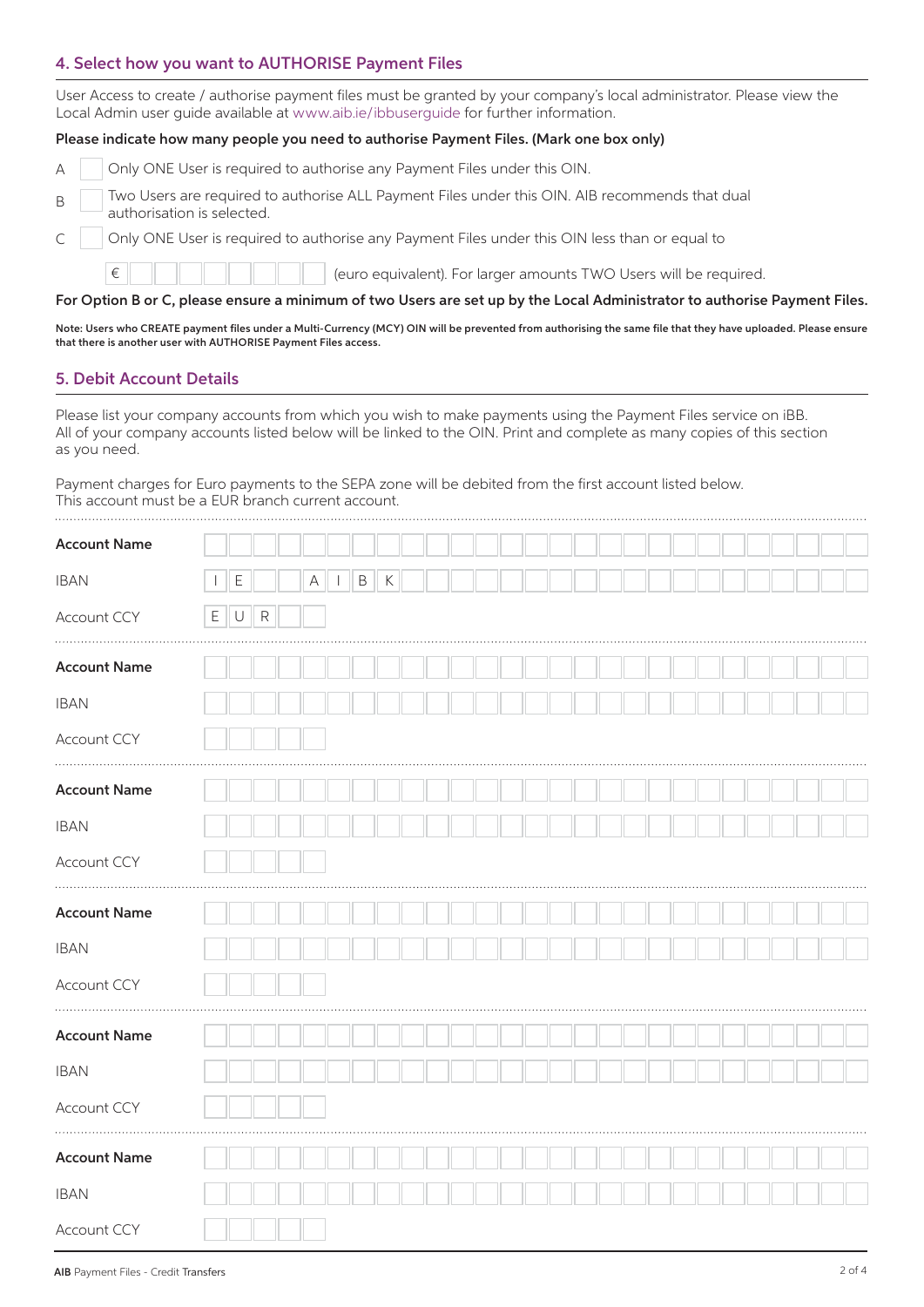| <b>Account Name</b> |  |  |  |  |  |  |  |  |  |  |  |  |   |  |
|---------------------|--|--|--|--|--|--|--|--|--|--|--|--|---|--|
| <b>IBAN</b>         |  |  |  |  |  |  |  |  |  |  |  |  |   |  |
| Account CCY         |  |  |  |  |  |  |  |  |  |  |  |  | . |  |
| <b>Account Name</b> |  |  |  |  |  |  |  |  |  |  |  |  |   |  |
| <b>IBAN</b>         |  |  |  |  |  |  |  |  |  |  |  |  |   |  |
| Account CCY<br>     |  |  |  |  |  |  |  |  |  |  |  |  |   |  |
| <b>Account Name</b> |  |  |  |  |  |  |  |  |  |  |  |  |   |  |
| <b>IBAN</b>         |  |  |  |  |  |  |  |  |  |  |  |  |   |  |
| Account CCY         |  |  |  |  |  |  |  |  |  |  |  |  |   |  |

## 6. Amendment to Billing Account Details

Please complete this section if you wish to change the billing account from which payment charges for euro payments to the SEPA zone only are debited. The account must be a EUR branch current account.

| <b>Account Name</b> |                                                            |               |        |  |  |  |  |  |  |  |  |
|---------------------|------------------------------------------------------------|---------------|--------|--|--|--|--|--|--|--|--|
| <b>IBAN</b>         | $\overline{\phantom{0}}$<br>-                              | $A \parallel$ | B<br>K |  |  |  |  |  |  |  |  |
| Account CCY         | $\overline{ }$<br>R<br><b>1</b><br>$\check{ }$<br><u>—</u> |               |        |  |  |  |  |  |  |  |  |

## Agreement to Terms

The Customer hereby agrees that the terms and conditions upon which the Payment File services requested in this application and other related services provided shall be governed by the Terms and Conditions of iBusiness Banking which are available on www.aib.ie and the Customer hereby agrees to be bound by the Terms and Conditions of iBusiness Banking.

To avail of the iBB Payment Files Credit Transfer service, the nominated debit account(s) in the uploaded Payment File must be sufficiently funded prior to the processing of the payment instructions by AIB on the requested debit date. If the nominated debit account is not sufficiently funded, the payment instruction will be rejected.

Where the Customer has indicated that they wish to operate iBB on the basis of Single User Authorisation of payments or payment files and/or Single User Authorisation of administrative changes, the Customer hereby confirms that they are aware of the reduced security associated with this arrangement and accepts full responsibility for any loss which they may suffer as a result.

For charges relating to Payment Files Origination, please refer to the relevant pricing schedules which are available at your local AIB branch or online at www.business.aib.ie/business-fees-and-charges

## Who needs to sign this form?

| Sole Trader:           | The Sole Trader                                                                                          |  |  |  |  |  |  |  |  |  |  |  |  |
|------------------------|----------------------------------------------------------------------------------------------------------|--|--|--|--|--|--|--|--|--|--|--|--|
| Partnership:           | The requisite number of partners                                                                         |  |  |  |  |  |  |  |  |  |  |  |  |
| Club/Association:      | The requisite number of individuals authorised to act on behalf of the Club/Association                  |  |  |  |  |  |  |  |  |  |  |  |  |
| Company:               | The persons authorised by the iBusiness Banking Company Resolution                                       |  |  |  |  |  |  |  |  |  |  |  |  |
| for iBusiness Banking. | Signed on behalf of the Customer named above in Section 2 in accordance with the terms of its resolution |  |  |  |  |  |  |  |  |  |  |  |  |